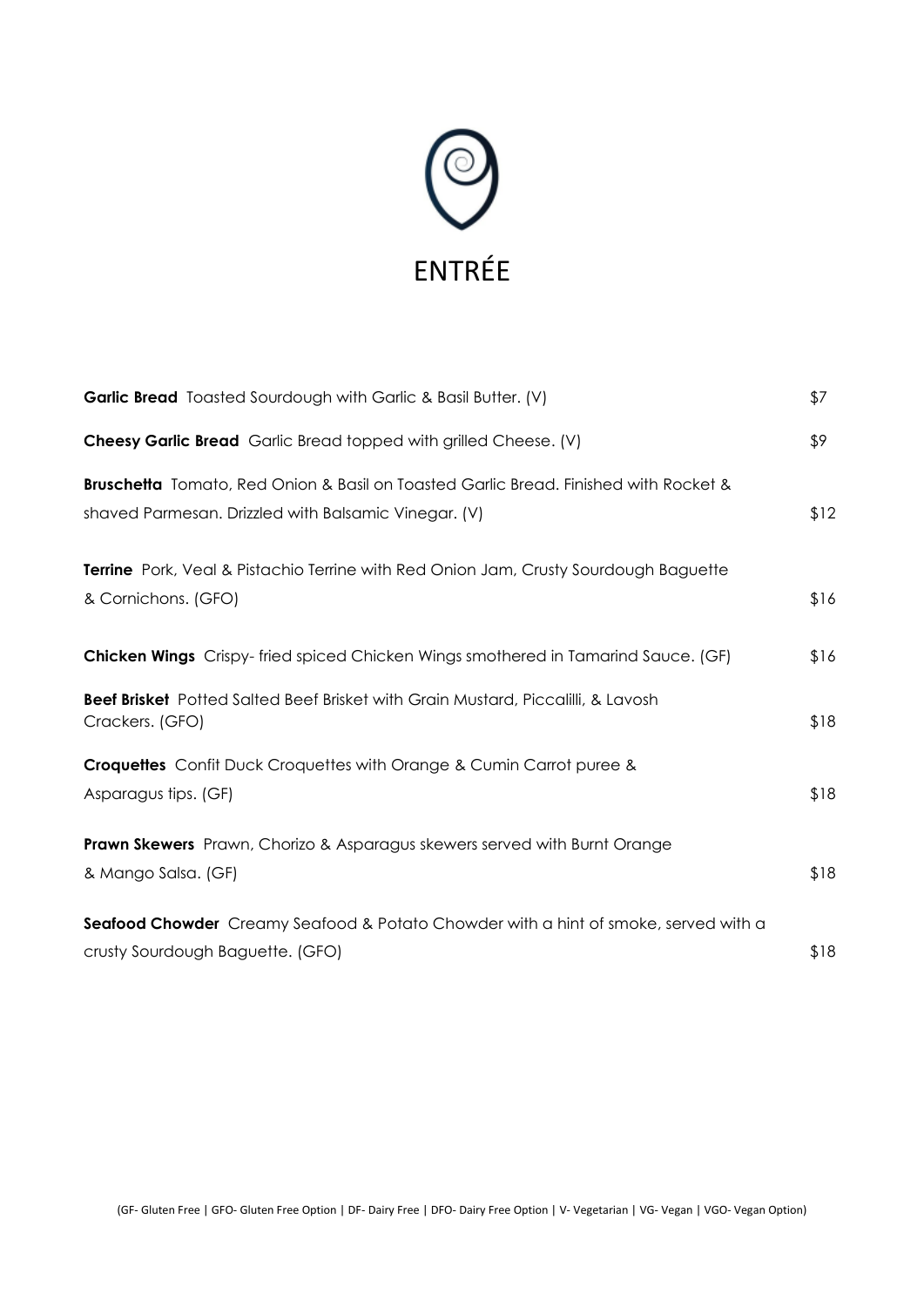

**Steak** Chargrilled to your liking, served with Chips & Salad or Chat Potatoes and Vegetables with your choice of Chefs Sauce. (GF)

|                                                                                                                                       |                                                                                                                                                                           | 10oz Scotch Fillet (GF)<br>8oz Eye Fillet (GF)<br>10oz Porterhouse (GF) |                                                              |                             | \$39<br>\$46<br>\$36 |  |
|---------------------------------------------------------------------------------------------------------------------------------------|---------------------------------------------------------------------------------------------------------------------------------------------------------------------------|-------------------------------------------------------------------------|--------------------------------------------------------------|-----------------------------|----------------------|--|
| <b>Chefs Sauce (GF)</b>                                                                                                               | Peppercorn<br><b>Beef Jus</b>                                                                                                                                             | Dianne<br>Hollandaise                                                   | Mushroom<br><b>Creamy Garlic</b><br><b>Additional Sauces</b> | Gravy<br><b>Bourbon BBQ</b> | \$5                  |  |
|                                                                                                                                       | Roast Porterhouse 12 hour overnight roast dinner of Porterhouse served with roasted Root<br>Vegetables, house made Yorkshire Pudding & finished with Beef Jus.            |                                                                         |                                                              |                             | \$38                 |  |
|                                                                                                                                       | Lamb Shoulder Ragu Slowly braised pulled Lamb Shoulder Ragu, tossed with Feta Cheese and<br>Olives. Served on a bed of Pappardelle Pasta finished with Parmesan shavings. |                                                                         |                                                              |                             | \$28                 |  |
| <b>Kangaroo Wellington</b> Smoked Kangaroo Wellington served with creamy mashed Potato, roasted<br>Root Vegetables & Red-Currant Jus. |                                                                                                                                                                           |                                                                         |                                                              |                             |                      |  |
| <b>Pork Belly</b> Twice cooked Pork Belly served on Chorizo infused mashed Potato, Broccolini &<br>Apple Cider Sauce. (GF)            |                                                                                                                                                                           |                                                                         |                                                              |                             |                      |  |
| Lamb Shank Persian spiced Lamb Shank, with Pomegranate Sweet Potato mash, steamed Greens<br>& Cinnamon Saffron Broth. (GF)            |                                                                                                                                                                           |                                                                         |                                                              |                             |                      |  |
|                                                                                                                                       | Veal Saltimbocca Prosciutto & Sage Veal Saltimbocca served with creamy mashed Potatoes,<br>steamed Greens & White Wine Butter Sauce. (GF)                                 |                                                                         |                                                              |                             | \$38                 |  |
| Chef Sauce or as a Parma. (GF)                                                                                                        | Chicken Schnitzel Grilled Chicken Schnitzel served with Chips and Salad & your choice of                                                                                  |                                                                         |                                                              |                             | \$28                 |  |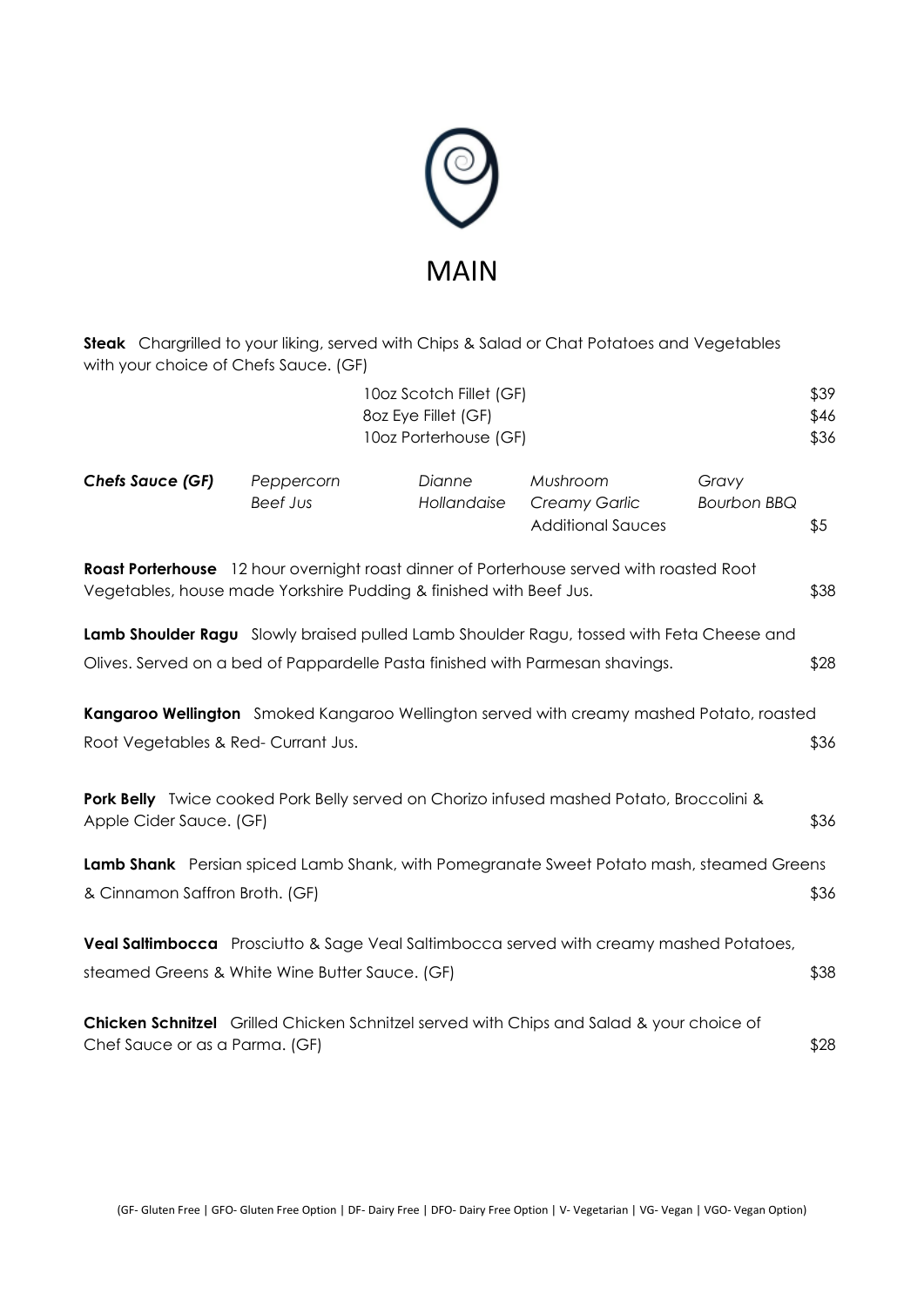

|                                  |     |                                         | \$32                                                                                                                                                                                                                                                                                                                                                                                                                                                                                                                                                                                                                                                                                                                                                                                                                                                                                                                                                                                                   |
|----------------------------------|-----|-----------------------------------------|--------------------------------------------------------------------------------------------------------------------------------------------------------------------------------------------------------------------------------------------------------------------------------------------------------------------------------------------------------------------------------------------------------------------------------------------------------------------------------------------------------------------------------------------------------------------------------------------------------------------------------------------------------------------------------------------------------------------------------------------------------------------------------------------------------------------------------------------------------------------------------------------------------------------------------------------------------------------------------------------------------|
|                                  |     |                                         | \$30                                                                                                                                                                                                                                                                                                                                                                                                                                                                                                                                                                                                                                                                                                                                                                                                                                                                                                                                                                                                   |
|                                  |     |                                         | \$24                                                                                                                                                                                                                                                                                                                                                                                                                                                                                                                                                                                                                                                                                                                                                                                                                                                                                                                                                                                                   |
|                                  |     |                                         | \$24                                                                                                                                                                                                                                                                                                                                                                                                                                                                                                                                                                                                                                                                                                                                                                                                                                                                                                                                                                                                   |
| Potatoes & Vegetables. (VG, GF)  |     |                                         | \$25                                                                                                                                                                                                                                                                                                                                                                                                                                                                                                                                                                                                                                                                                                                                                                                                                                                                                                                                                                                                   |
| & steamed Rice (GFO)             |     |                                         | \$28                                                                                                                                                                                                                                                                                                                                                                                                                                                                                                                                                                                                                                                                                                                                                                                                                                                                                                                                                                                                   |
| Rocket & Hollandaise Sauce. (GF) |     |                                         | \$32                                                                                                                                                                                                                                                                                                                                                                                                                                                                                                                                                                                                                                                                                                                                                                                                                                                                                                                                                                                                   |
|                                  |     |                                         | \$30                                                                                                                                                                                                                                                                                                                                                                                                                                                                                                                                                                                                                                                                                                                                                                                                                                                                                                                                                                                                   |
|                                  |     |                                         | \$34                                                                                                                                                                                                                                                                                                                                                                                                                                                                                                                                                                                                                                                                                                                                                                                                                                                                                                                                                                                                   |
| Chips and Aioli (GF)             | \$7 | Market Vegetables tossed in Butter (GF) | \$7                                                                                                                                                                                                                                                                                                                                                                                                                                                                                                                                                                                                                                                                                                                                                                                                                                                                                                                                                                                                    |
| Steamed Greens (GF)              | \$8 | Garden Salad (GF)                       | \$7                                                                                                                                                                                                                                                                                                                                                                                                                                                                                                                                                                                                                                                                                                                                                                                                                                                                                                                                                                                                    |
|                                  | \$6 |                                         |                                                                                                                                                                                                                                                                                                                                                                                                                                                                                                                                                                                                                                                                                                                                                                                                                                                                                                                                                                                                        |
| Mashed Potato (GF)               |     | Rocket and Parmesan Salad with          |                                                                                                                                                                                                                                                                                                                                                                                                                                                                                                                                                                                                                                                                                                                                                                                                                                                                                                                                                                                                        |
| <b>Roasted Root Vegetables</b>   |     | <b>Balsamic Dressing (GF)</b>           | \$8                                                                                                                                                                                                                                                                                                                                                                                                                                                                                                                                                                                                                                                                                                                                                                                                                                                                                                                                                                                                    |
|                                  |     |                                         | <b>Stuffed Chicken Breast</b> Truffled Goats Cheese stuffed Chicken Breast wrapped in Prosciutto served<br>on creamy mashed Potato, steamed Greens & Mushroom Marsala Sauce. (GF)<br><b>Smoked Duck Risotto</b> With wild Mushroom, baby Spinach & sundried Tomato Risotto. (GF)<br>Moussaka Eggplant & Lentil Vegan Moussaka served with Roasted Root Vegetables. (VG, GF)<br>Tuscan Risotto Artichoke, sundried Tomato, baby Spinach & Mount Zero Kalamata Olives. (GF)<br>Chickpea Stew Moroccan Pumpkin, Lentil and Chickpea Stew served with Chips & Salad or<br>Prawn Curry Aromatic Coconut Prawn Curry, served with Sri Lankan Street food Kottu Roti<br>Atlantic Salmon Fillet Dukkha crusted Atlantic Salmon fillet served with Vegetable Cous Cous,<br>Crusted Barramundi Lemon and Macadamia crusted Barramundi fillet, served on mashed<br>Potatoes with steamed greens and Hollandaise Sauce (GF)<br>Seafood Lasagna Crab and Prawn Lasagna on steamed Greens with Seafood Bisque Sauce. |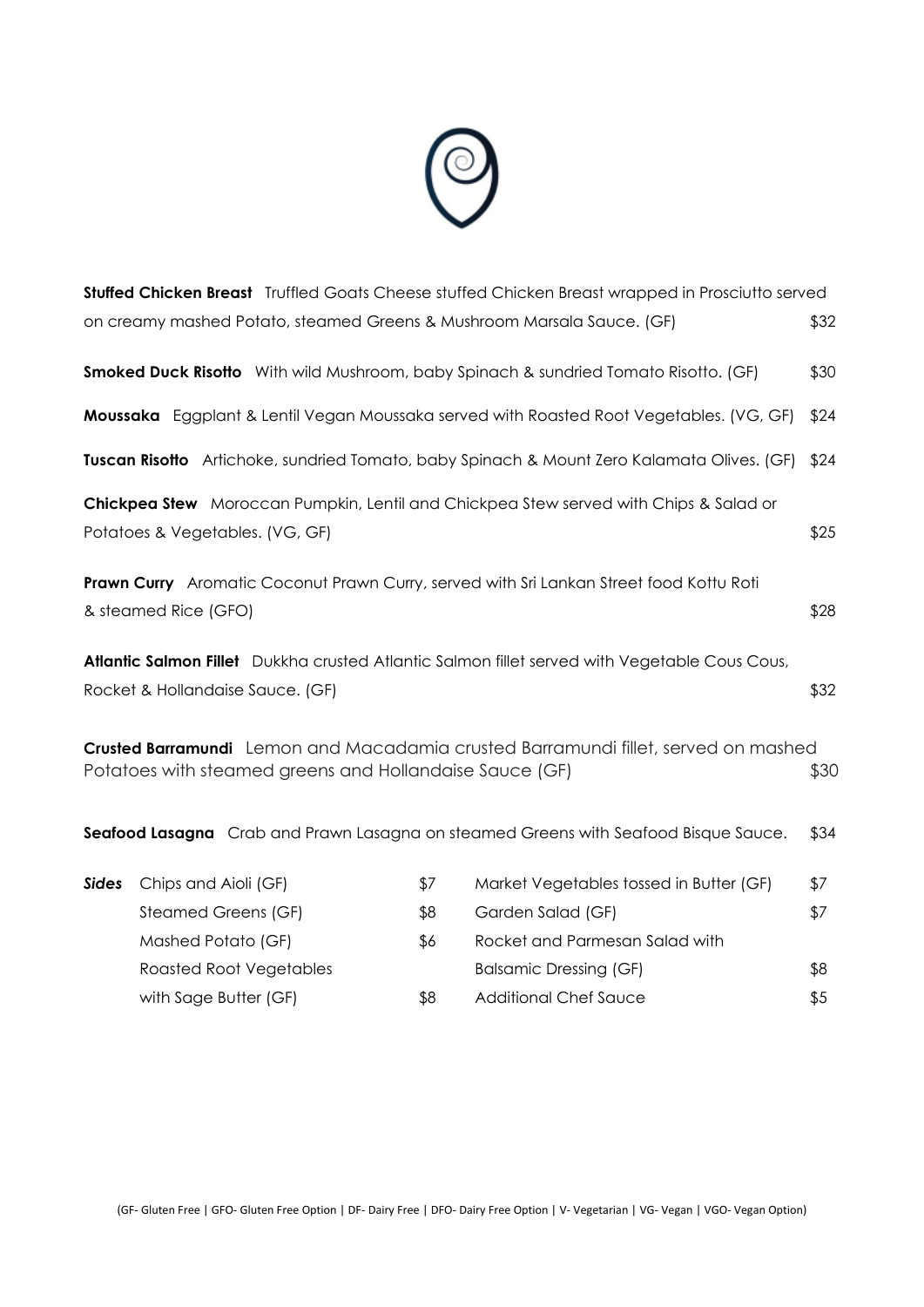

| Chilled Chocolate Fondant Served with Salted Caramel Butter Sauce, Vanilla Ice Cream &<br>roasted Hazelnuts.             | \$16 |
|--------------------------------------------------------------------------------------------------------------------------|------|
| Ruby Chocolate Crème Brûlée Served with zesty Orange whipped Cream & Ruby Chocolate<br>Shortbread Cookies. (GF)          | \$14 |
| <b>Sticky Date and Ginger Pudding</b> Served with Ginger Beer Butterscotch Sauce &<br>Vanilla Ice Cream.                 | \$15 |
| <b>Cheesecake</b> Whisky & Scottish Tablet Cheesecake with a buttery Biscuit base, served with<br>Vanilla Ice Cream. (V) | \$15 |
| <b>Trio of Ice Cream</b> Timboon Fine Ice Cream with fresh Strawberries & Wafer. (GFO)                                   | \$15 |
| <b>Caramel Croissant Pudding</b> Served with Crème Anglaise & Vanilla Ice Cream.                                         | \$15 |
| <b>Vegan Mud Cake</b> Served with whipped Coconut Cream. (VG)                                                            | \$15 |
| <b>Affogato</b> Ice Cream topped with a shot of Espresso<br>(See cocktail menu for alcoholic option)                     | \$12 |